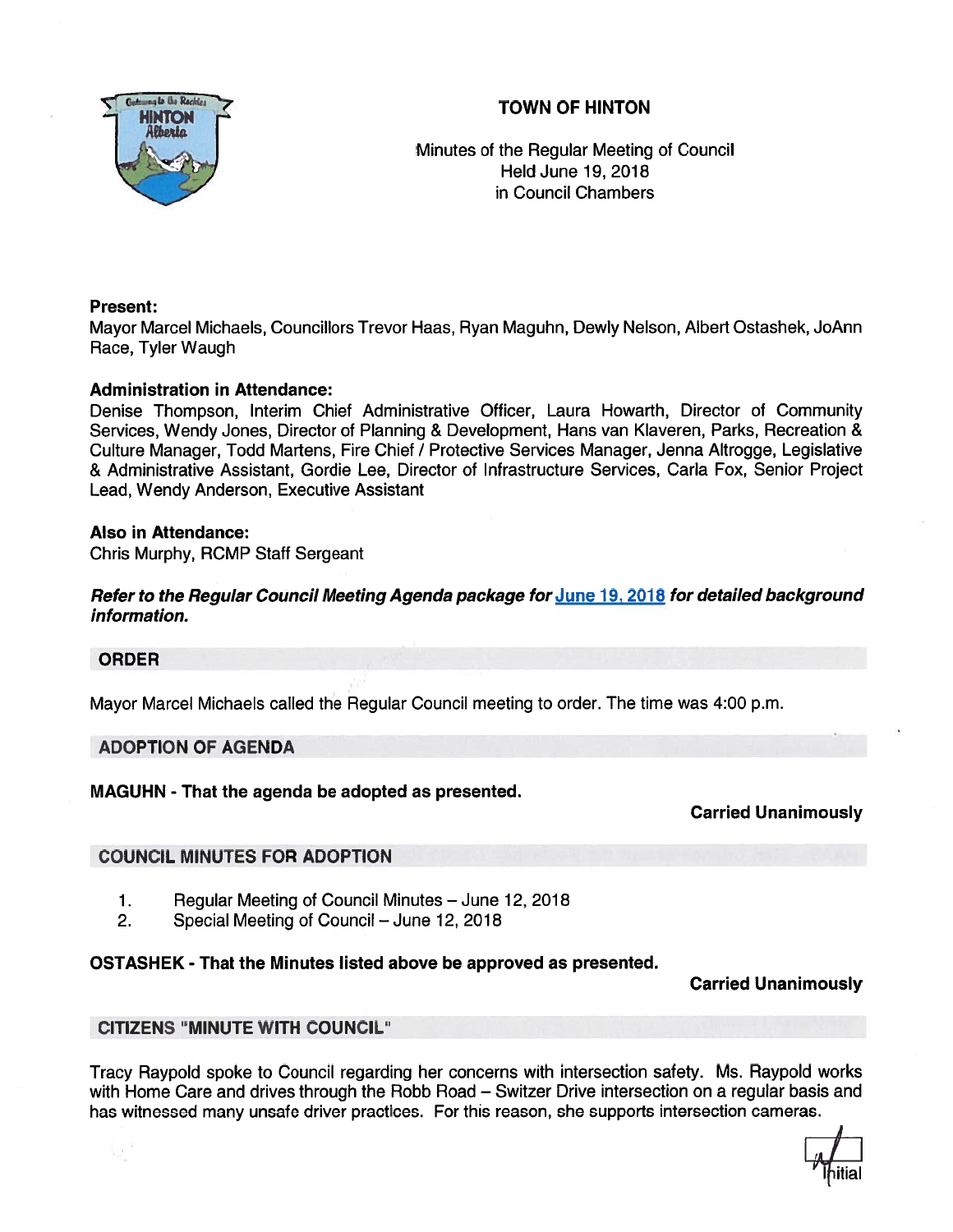Town of Hinton Reqular Meeting of Council Minutes—June 19, 2018 Page 12

> Mayor Michaels thanked Ms. Raypold for bringing her concerns to Council's attention and asked that she discuss this with Administration to continue the process.

#### DELEGATIONS AND PRESENTATIONS

#### Automated Traffic Enforcement Quarterly Update

Fire Chief Todd Martens and S/Sgt Chris Murphy provided Council with the quarterly update for Automated Traffic Enforcement (ATE). <sup>A</sup> copy of the presentation was provided in the June 19, <sup>2018</sup> agenda.

Council members asked Chief Martens and S/Sgt Murphy several questions which were answered.

#### ACTION ITEMS

1. Review of Council Code of Conduct and Chief Administrative Officer Bylaws

NELSON -That Council <sup>g</sup>ives First reading of Bylaw #7124

Carried Unanimously

#### MAGUHN - That Council <sup>g</sup>ives First reading of Bylaw #976-2

Carried Unanimously

- J. Altrogge left the meeting at 4:36 p.m.
- 2. Hinton Wildcats Junior A Hockey Club Facility Use Agreement

MAGUHN - That Council approves the Hinton Wildcats Junior <sup>A</sup> Hockey Club Facility Use Agreement as presented.

Carried Unanimously

3. Recreation Centre Project Steering Committee

HAAS - That Council accep<sup>t</sup> the Recreation Centre Project Steering Committee membership repor<sup>t</sup> as information.

Defeated 3-4 For: Haas, Ostashek, Race Against: Waugh, Maguhn, Michaels, Nelson

NELSON- That the Recreation Centre Project Steering Committee membership be comprised of the full Hinton Town Council, <sup>p</sup>lus one Yellowhead County representative to be determined by Yellowhead County.

RACE - Amendment to include four citizens at large.

Defeated 3-4 For: Haas, Ostashek, Race Against: Waugh, Maguhn, Michaels, Nelson

In ial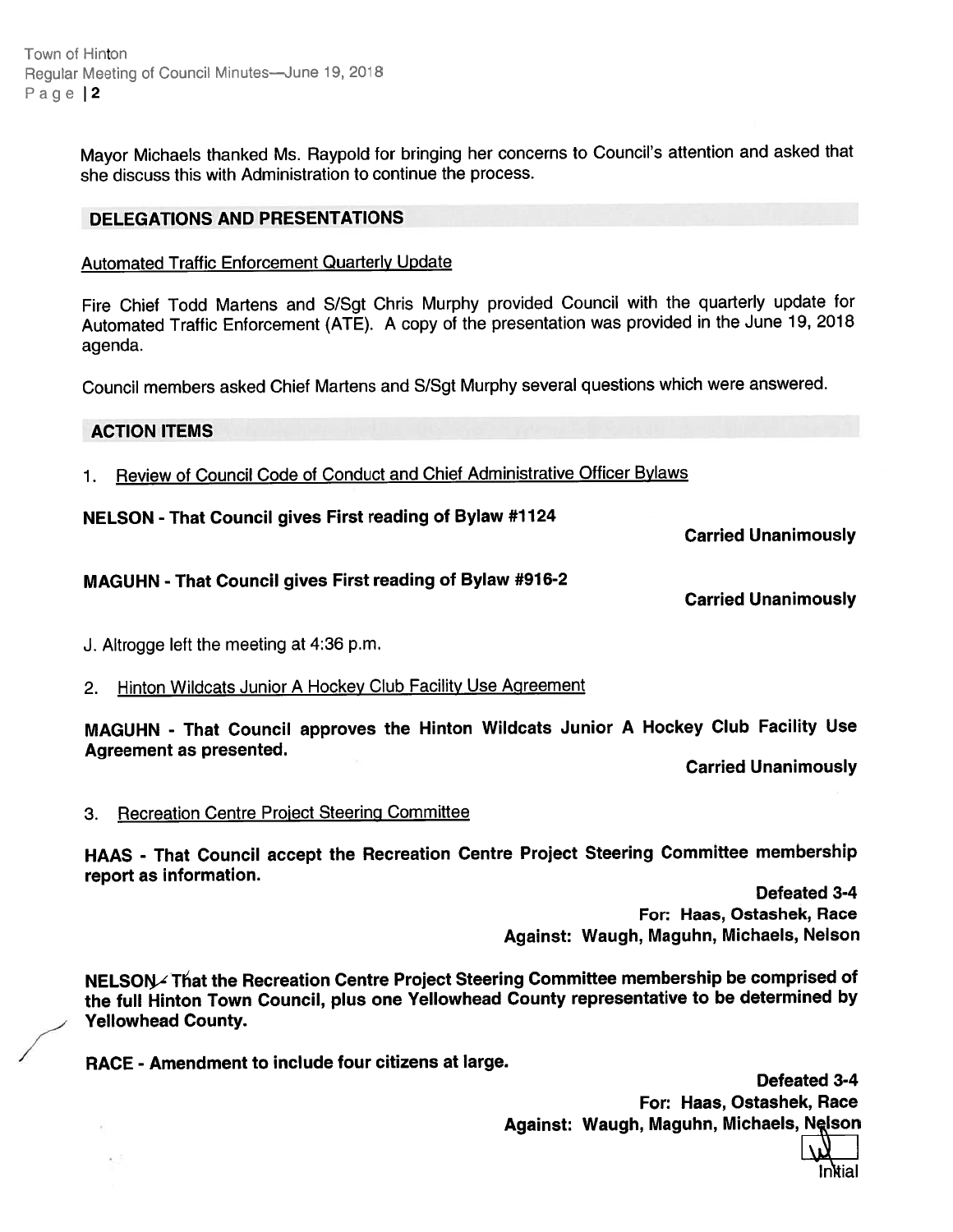Town of Hinton Regular Meeting of Council Minutes—June 19, 2018 Page | 3

MAGUHN - That the above proposed motion includes two citizens at large.

Carried 5-2 For: Haas, Maguhn, Michaels, Ostashek, Race Against: Waugh, Nelson

NELSON - That the Recreation Centre Project Steering Committee membership be comprised of the full Hinton Town Council, plus one Yellowhead County representative to be determined by Yellowhead County and two citizens at large.

Carried Unanimously

OSTASHEK - That the two citizens at large be selected by public advertisement with applicants brought to Council for selection through vote.

Carried Unanimously

NELSON - That Administration coordinate <sup>a</sup> launch meeting for the Recreation Centre Project Steering Committee for one weekend by the end of October 2018, that may also include representation and suppor<sup>t</sup> from Administration and the project consulting team as specified by Council.

Carried Unanimously

OSTASHEK - That council direct Administration to develop <sup>a</sup> proposed Terms of Reference for the Recreation Centre Steering Committee to bring to Standing Committee meeting on July 10, 2018.

Carried Unanimously

#### INFORMATION ITEMS

1. Council Information Packages #1 June 19, 2018

# NELSON - That Council Information Package #1, for June 19, 2018 be accepted for information. Carried Unanimously

# REPORTS FROM MAYOR, COUNCIL, CHIEF ADMINISTRATIVE OFFICER

1. Council Updates (Training, Conferences, Committees, Community Events)

Councillors reported on the various committees, meetings, and activities they attended since the last Regular Council meeting and what they plan on attending in the coming weeks.

2. Chief Administrative Officer Report

Denise Thompson, Interim Chief Administrative Officer, provided an update on administrative matters.

3. Administrative Inquiries

 $\rightarrow$ 

There were no Administrative Inquiries.

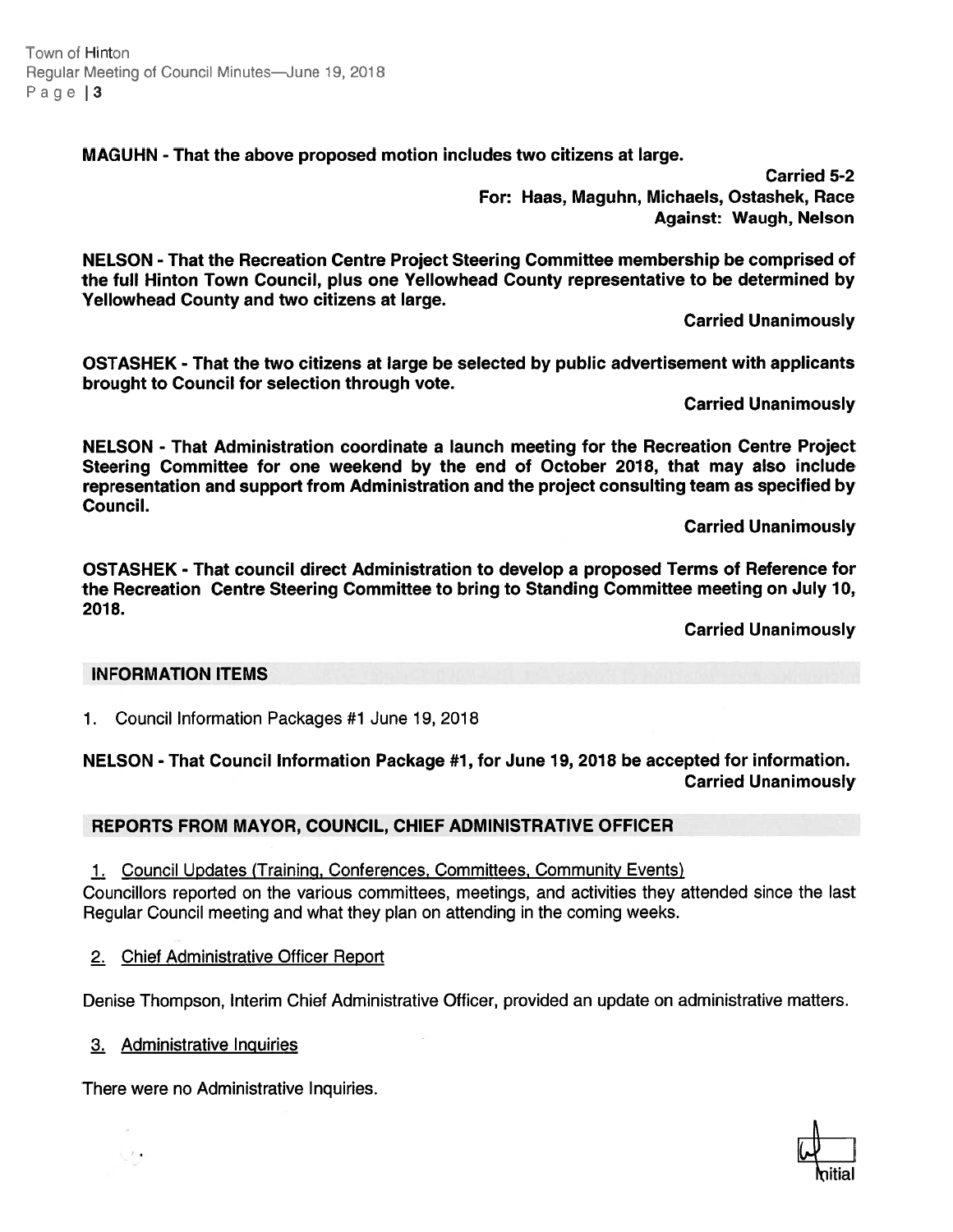Town cf Hinton Regulat Meeting of Council Minutes—June 19, 2018 Page | 4

#### NOTICES OF MOTION

Council did not presen<sup>t</sup> any Notices of Motion.

#### IN CAMERA

# HAAS - That the Regular Meeting of Council move In Camera.

# Carried Unanimously

The time was 5:30 p.m. L. Howarth, H. van Klaveren, G. Lee and C. Fox left the meeting.

Councillor Race left the meeting at 6:29 p.m. and returned at 6:31 p.m.

WAUGH - That the Regular Meeting of Council move out of In Camera.

Carried Unanimously

The time was 6:52 p.m.

## HINTON HOUSING UPDATE - HAPPY CREEK ESTATES

RACE - That Council allocates \$400,000 from the Housing Reserve until such time as the construction budget can be finalized for the propose<sup>d</sup> construction of Happy Creek Estates Building <sup>D</sup> and all parties financial contributions and responsibilities are confirmed. Carried Unanimously

MAGUHN -That the Direction Request titled, "Hinton Housing Update — Happy Creek Estates" and attachments, remain private pursuan<sup>t</sup> to Sections 16, 21, 23, <sup>24</sup> and 25 of the Freedom of Information and Protection of Privacy Act, RSA 2000, Chapter F-25.

Carried Unanimously

#### HINTON HOUSING UPDATE

MAGUHN - That Council direct Administration to proceed with the offer to purchase the lands as discussed In Camera.

Carried Unanimously

HAAS - That the Direction Request titled, "Hinton Housing Update" and any attachments, remain private pursuan<sup>t</sup> to Sections 16, 21, 23, <sup>24</sup> and <sup>25</sup> of the Freedom of Information and Protection of Privacy Act, RSA 2000, Chapter F-25.

Carried Unanimously

#### HINTON HOUSING UPDATE

 $\sim$  .

OSTASHEK - That Council direct Administration to proceed as directed In Camera.

Carried Unanimously

MAGUHN - That the Direction Request titled, "Hinton Housing Update" and any attachments, remain private pursuan<sup>t</sup> to Sections 16, 21, 23, <sup>24</sup> and <sup>25</sup> of the Freedom of Information and Protection of Privacy Act, RSA 2000, Chapter F-25.

Carried Unanimously

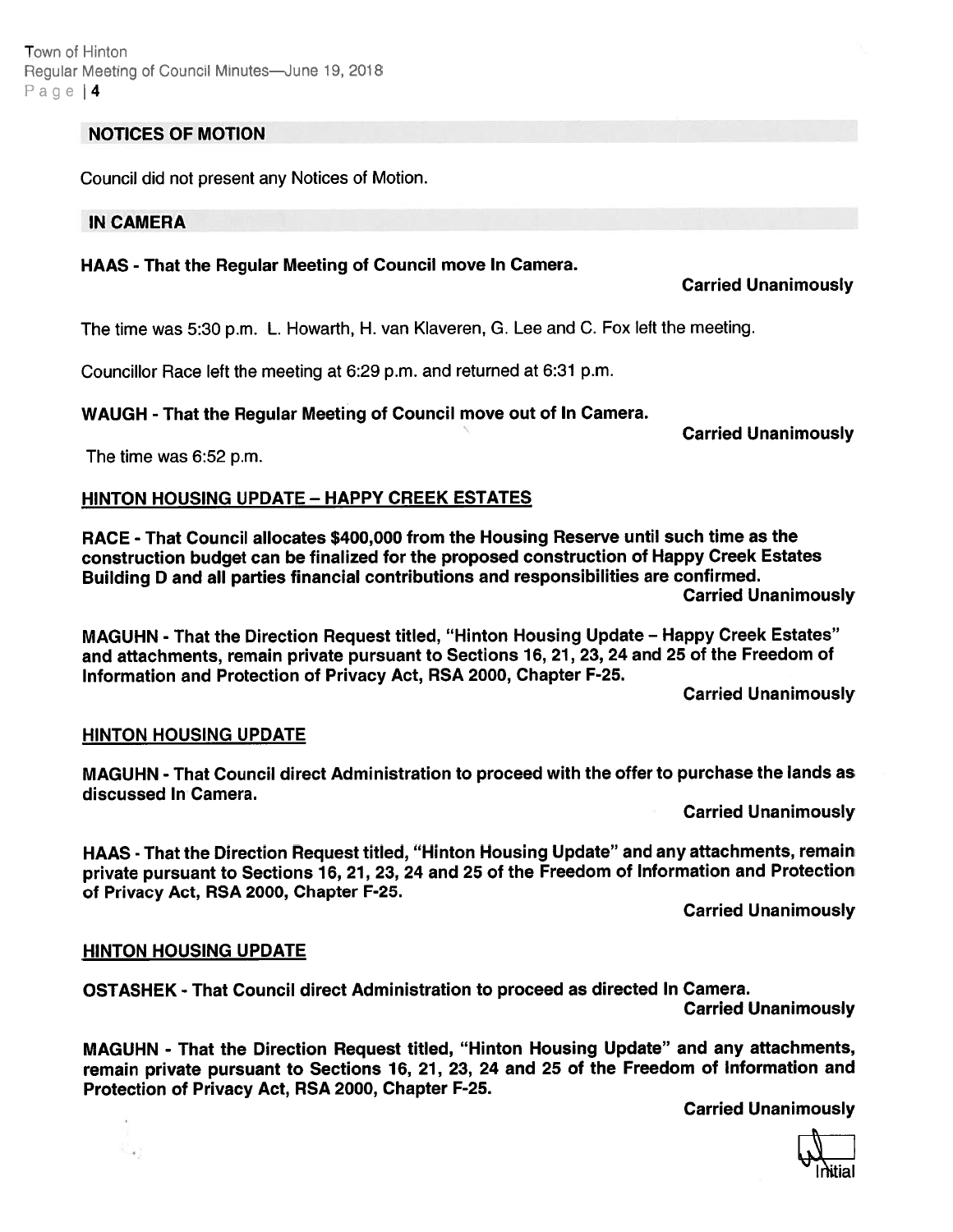Town of Hinton Regular Meeting of Council Minutes-June 19, 2018 Page  $|5$ 

# ADJOURNMENT

# OSTASHEK -That the Regular Meeting of Council adjourn.

The time was 6:56 p.m.

Carried Unanimously

Mayor  $\sim$ 

Director of Planning & Development